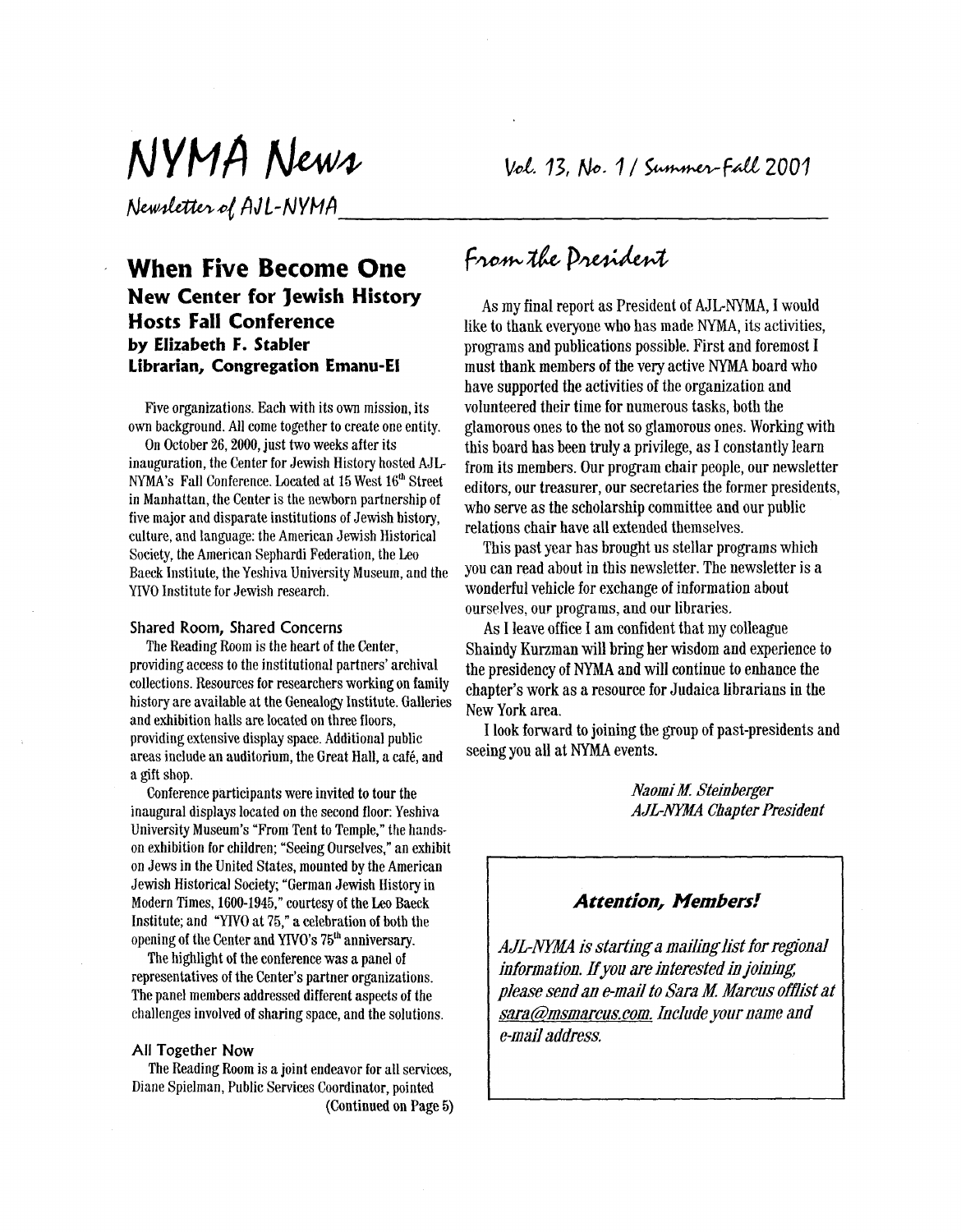# **Metadata, the "Core" Initiative of Cataloging Workshop**

by Marcia Goldberg

Head Cataloger, Tuttleman Library, Gratz College

The AJL-NYMA Cataloging Workshop, co-sponsored by AJL's Institute for Judaica Librarianship and NYMA, was held April 24th at the Jewish Theological Seminary of America. Approximately forty librarians gathered to hear Lauren Pinsley, OCLC Service Manager for Nylink (formerly the SUNY/OCLC Network) speak on "Understanding the Dublin Core Metadata Initiative." In addition to AJLNYMA member libraries, Workshop participants represented a range of institutions, among them: the Brooklyn and Queens Borough Public Libraries, the Levy Library of the Mount Sinai School **of**  Medicine, Pace University Law Library, the Schomburg Center for Research in Black Culture and the Whitney Museum of American Art.

#### **Pathfinding through DCMI**

Ms. Pinsley gave an overview of metadata, the Dublin Core standard and CORC, OCLC's Cooperative Online Resource Catalog. Metadata provides descriptive information about or documentation of other data managed within an application or environment. Examples are a library catalog card or a MARC record. The mission of the Dublin Core Metadata Initiative (DCMI) is to make it easier to find items on the Internet. We have all looked up various subjects on the Internet only to be inundated with thousands of hits. The Dublin Core Metadata Initiative helps to eliminate much of the confusion and the clutter. CORC is a web-based system used to catalog Internet resources and build pathfinders, or web bibliographies. When we catalog web sites, much as when we catalog books, we are selecting only those sites that we as librarians feel are important to the mission **of** our libraries.

brings the reader directly to the web site itself, and the web sites cataloged can be added as links to the Library's own web site. In addition, bibliographies can be added to these sites. Because web addresses are in a constant state of change, provisions have been made to check on the integrity of the URL (universal resource locator or web address). In cataloging the site, MARC field 856 is added Opening field 856

Following Ms. Pinsley's presentation, Sara Spiegel, AJL Institute for Judaica Librarianship and Administrative Librarian **for**  Technical Services, Library of the Jewish Theological Seminary of America, moderated a group discussion about the pros and cons of cataloging web sites. The diversity of the Workshop participants made for a lively give and take on the topic. $\hat{\varphi}$ 

#### AJL-NYMA EXECUTIVE BOARD 2000-2001 | **CHAIRS OF STANDING COMMITTEES**

President Naomi Steinberger 2124578-8982 nsteinberger@itsa.edu

Vice Prosident/Porresponding Secretary Shaindy Kurzmann 2013634-7574 (v.m. ody 7199) skurzmanQramapozado (sok36@hofmail.com (Use both) = **Recording Secretary** 

Liza Stabler 212-744-1400 - astabler@emanuelnyc.org

.<br>Membarship koorilingtor see Mary Moskowitz 7 18-261 SIMS schuster@himei

**Treasurer®** anita Boek 24 24 FreeBOD 34 62 incek@minavegua

Devillight School Workshop Elana Gensler O (548)231285 x 1 17 exensier@anksom Roz Friedman 20148884807 ramer 1492@aol.com

Membership Outreach Shulamith Berger 212-960-5451 sberger@ymail.yu.edu

**Newsletter** Hallie Cantor 212-340-7723 hleantor@ymail.yu.edu

e e de

Publicity

Rita Lifton 2 2 678 8092 rilifton@itsa.edu Reference Workshop. Yrseel Duntsky 212676 8080 yount is nonceasin Sara Marcus 71 HAV Paths sara@msmareus.com

Pastekresideni: Entity Library 7:25 2340 9720. Mtris Aleymail yuvenin

Member of the Board Marion Stein 7483743 2538 marions@panix.com

Committee chairs are not also ted officers. We welcon volunteers aleese contect: the committee chairs

Comments? Ideas? Suggestions? **Or** professional news about yourself? Please write to:

> AIL-NYMA COMMITTEE *c/o* Hallie Cantor **383** Kingston Avenue, **#81**  Brooklyn, NY 1 **1 2 1 3**  E-mail: hlcantor@ymail.yu.edu Fax: *2* **12-340-7808**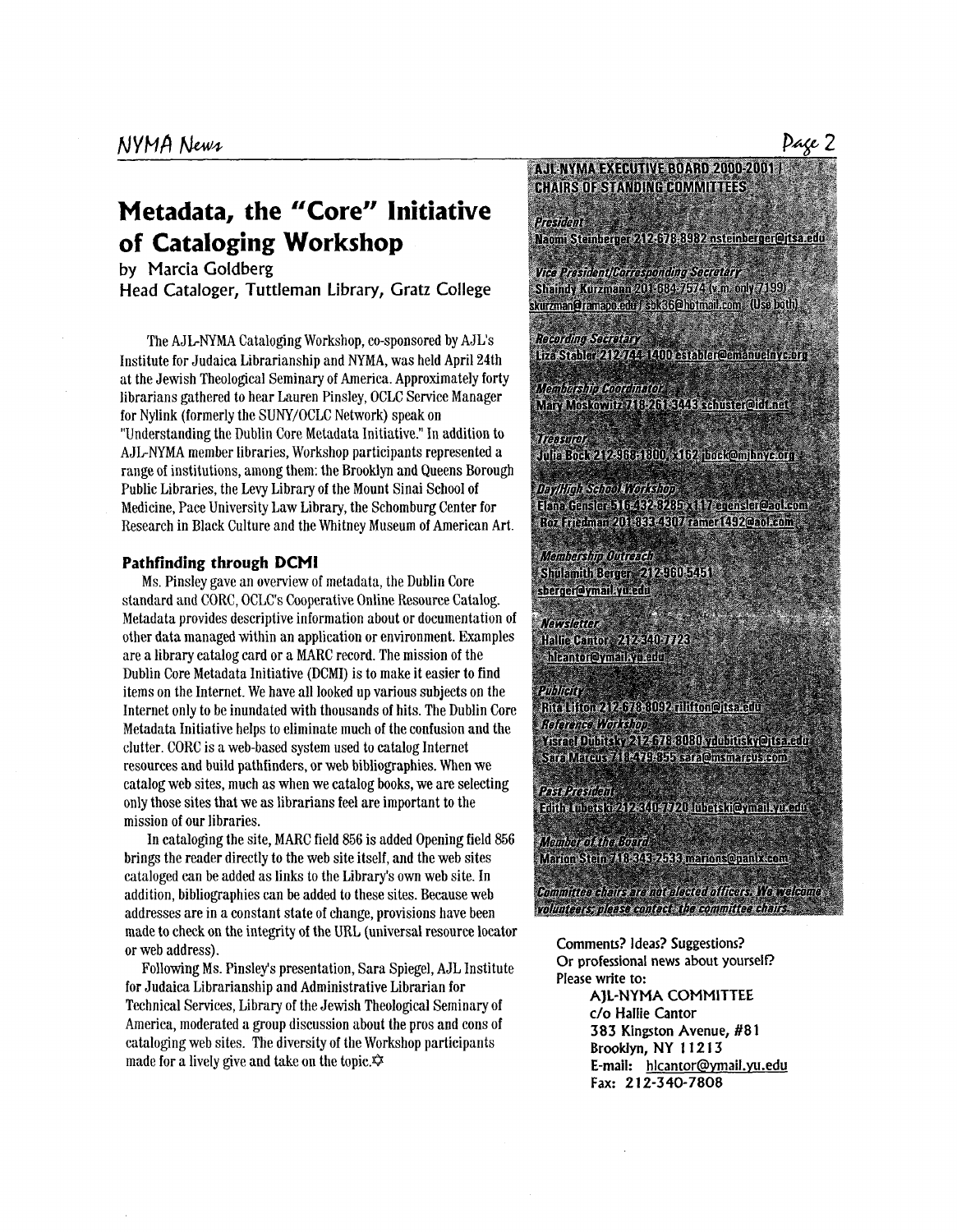# *Look What's Happening . . .*

# **Passage from India**

Who says we don't get around?

Rita Lifton, cataloger at the Library of the Jewish Theological Seminary, received this letter to **NYMA** froni halfway around the world:

> "I have learnt that Ms. Pinsley will speak about metadata, the Dublin Core standard and CORC, OCLC's Cooperative Online Resource Catalog in the Dublin Core Metadata Intitiative workshop on April 24,2001. I would like to receive an electronic copy of the workshop papers and discussion summary on pros and cons of cataloging Websites, if free of charge. Could you please let me know, if not inconvenient, whether I could gct the same via email.

"Look forward to receiving your cooperation from you soon. Thank you.

"Kind regards, Debasis Ghoush Executive - Library services Calcutta, India" Indian aluminum Company, Limited

How's *that* for long-distance learning?

# **Broadening Vision**

The Jewish Braille Institute in Manhattan (110 East **30"'**  Street, New York 10016), has the Torah, the Prophets, and the Writings  $-$  the three parts of the Hebrew/Jewish Bible  $$ in English, Hebrew, and Yiddish on audiocassette, available free of charge for anyone who is blind, visually impaired, or learning disabled.

# **ALEPH Beta-Tested**

The Library **of** the Jewish Theological Seminary is proud to announce its ALEPH 500 system. It can be reached at www.itsa.edu/library and click on catalog.

Says Naomi Steinberger, Executive Librarian, "We have worked for many months to set up and configure the system, to train our staff and to develop our web site. We are particularly pleased with the new capabilities of the system which allows us to link bibliographic data to images and other web sites."

You will notice that the search screens are different. However, if you pay attention to the options offered, you should have no difficult using this system. One major change is the virtual keyboard for Hebrew. When switching to

Hebrew searching a keyboard \vi11 appear, and you must use the mouse to type in Hebrew.

Library staff members are available to assist you in using the ALEPH500 system. Do not hesitate to use the "Help" screens; for further assistance contact the "Comment and Questions" to send an e-mail to a librarian.

#### **"Untraditional" Book Club**

Announcing- Traditions, a new book club committed to the finest books available for the Jewish community. Members will find new books by familiar authors such as Anita Diamond, Saul Bellow, and Adin Steinsaltz, as well as classics by Sholem Aleichem and Martin Buber. They will discover compelling new literary voices such as Myla Goldberg, Nathan Englander, and Nomi Eve.

The initial offering will be **3** books for \$3. All those interested in joining will be able to do so through **www.iointraditionsbookclub.com.** Or, to receive a catalog write to Traditions Book Club, Room 359,1271 Avenue of the Americas, New York, *NY* 10020.

# **News Jews**

The Library of the Jewish Theological Seminary has launched its first digital imaging project, with funding from the National Foundation of Jewish Culture.

"News and Jews" contains digitized images of 259 American newspapers from the Abraham and Deborah Karp Collection **of** Early American Judaica. Spanning the years 1782-1898, they document popular images of Jews in the U.S. and reflect the daily experiences **of** Jews around the world in the banner headlincs of their times. They contain literary musings, humorous anecdotes, and a host of details that illuminate our understanding of Jewish life from the early days of the American Republic through the times **of** mass migration at the end of the nineteenth century.

on "Enter News About Jews." To access this site go to www.catalog.jtsa.edu and click

# **Maze1 Tov!**

Leah, born **1''** day Shavuot. Parents Roche1 and Dovid Brander. May he and his wife Doris *schep* much *nachas.*  To Micha Oppenheim, on his new granddaughter, Dina

To Susan Young, on her new grandson Dovid Aryeh. Parents Lauren and Eli Bacharach. May she and her husband Irving schepmuch *nachas.*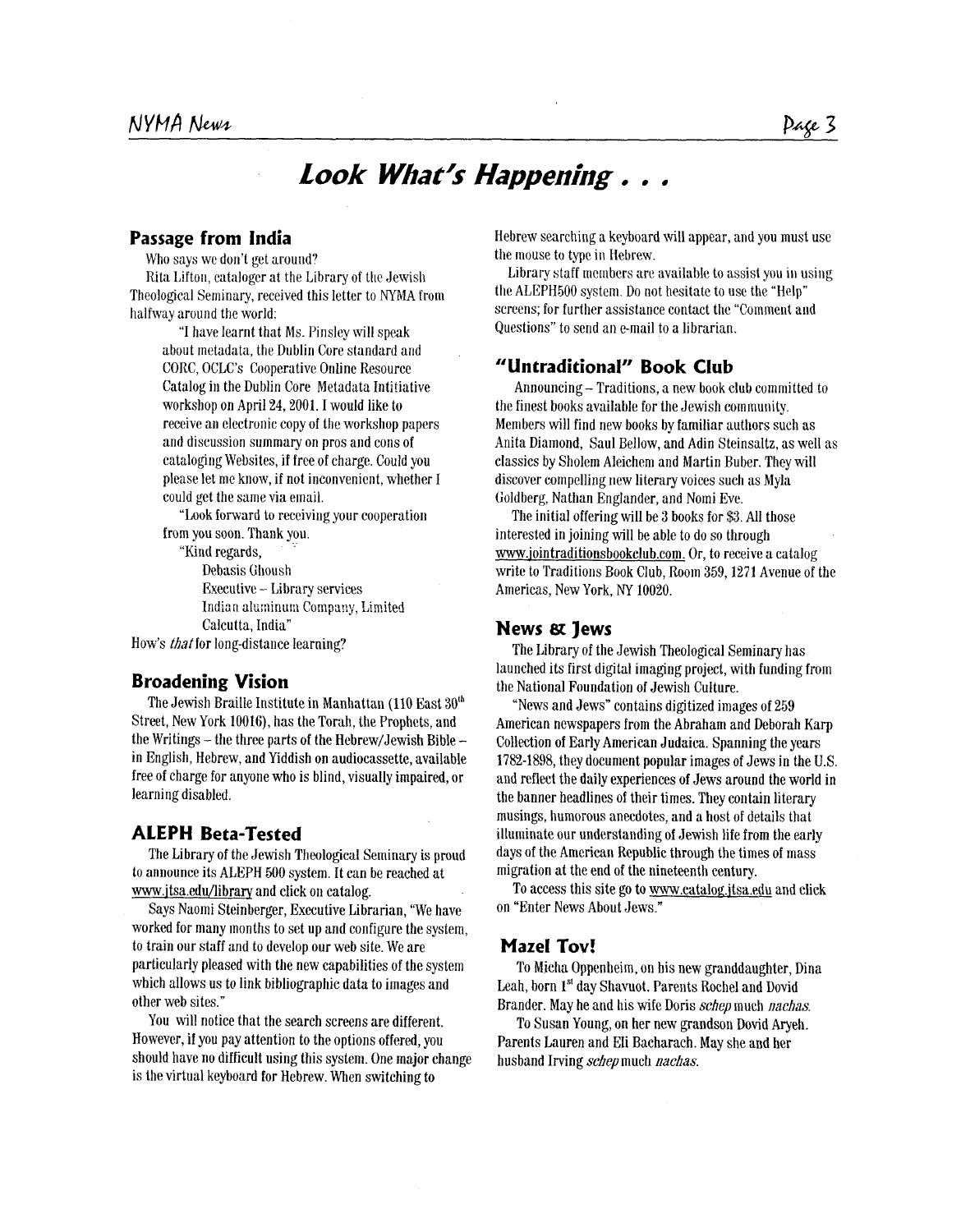# **The Hebrew and Yiddish Collections of Brooklyn Public Library: Meeting Public Demand**

**by Yaakov (Jacob) Shulman, Cataloging Dept., Brooklyn Public Library** 

*This article is the eighth in an ongoing series about libraries in the NYMA area.* 

Question: In what "you will never guess where" library can you can find the latest in Israeli fiction, *Honiha-S&an (Curious George), Amber Brau hi, Livdot ve- hahagot le-vet Brisk (Facts* & *Customs on Brisk)* or a Yiddish biography of Yigal Allon - and take them all home?

Answer: The Hebrew and Yiddish collection of Brooklyn Public Library.

Let the writer **begin** with a personal note and response: No, I am not in charge of the "Jewish Divisiou" of the library, for the simple reason that there is no such section. Neither do we have any old and rare manuscripts. However, since becoming the Hebrew/Yiddish cataloger three years ago, I am often in contact with the collection and am still pleasantly surprised by its extent.

What do the roughly 10,000 cataloged titles **in** the BPL consist of? In Hebrew, **of**  approximately 6,400 records, of which about 2,900 are fiction, from *Amos* Oz to Ram Oren and John Grisham (currently the author with the highest simultaneous circulation); 800 are juvenile-easy (J-E) book titles; 550 are childreu's fiction titles **(131** by Galilah Ron-Feder-Amit alone); and 2,000 Hebrew religions, non-fictional and literature titles.

**Iu** Yiddish, the 4,500 titles include over 800 works of fietion and criticism, and some 500 historical works covering World War **I1** and the Soviet Union (Dewey 940.5-947). Of note are: 19 Hebrew cookbooks, 50 memorbikher (books commemorating a town or city with a vanished Jewish population), and 74 Yiddish works by "Old-Yishuv-style" Yerushalmi author Menahem Mendl (over 500 copies **iu** 11 branches). Currently the library is adding **to** the seven volumes of the Hebrew Artscroll Talmud **(41** copies, with 18 iu Central). It can be said that there is uo collectiou in the usual sense to support a curriculum or area of study, but rather a wide-ranging general accumulation.

#### Library for **the** Public

To understand the nature **of** the holdings, and its emphasis on popular materials iustead **of** research, the key word to remember about Brooklyu Public library is that it is precisely that, a  $public$  library. Its goals are reflected somewhat in this excerpt from a recent press release:

"Brooklyn Public Library's... Central Library, Business Library, and 58 branch libraries offer free information, programs aud computer access to all ages. Reach the Library's catalog and news 24 hours a day at www.brooklynpubliclibrary.org/" The library's task as "a leader in traditional aud innovative library services which reflect the diverse and dyuamic spirit of the people of Brooklyn" is to provide customer service that reflects the changing information interests and needs of the borough.

Almost everything uot of a reference nature is placed **iu** circulation and can be reserved for interlibrary loan from any branch. The library's collection development policy has beeu to provide fictiou, audiobooks and videos; popular

"The key word to remember about Brooklyn Public Library is that it **is** precisely that, a public library."

refcrence and non-fiction materials, over 50 Web-based electronic databases, and e-books. Even the Central Library, which does have a more expansive collection thau the brauches, has undergone weeding of older, seldom-used materials or those in poor condition. It is not a true research library in terms of collecting scholarly materials and documents (with the notable exception **of** the Brooklyn Collection, a local history collection).

This emphasis on use also drives the acquisition of Hebrew and Yiddish books to build a diverse, popular collection. Materials from earlier acquisitions are being currently retained. The main audience for Hebrew is Israeli adults, uot only in Midwood aud Borough Park but throughout South Brooklyu, while for Yiddish, there is the greatest interest **in** the Williamsburgh and Brighton Beach communities.

### Central Library

Multilingual Center

The largest display of books is found **iu**  the Multiliugual Center (MLC), at the Central Library. In the massive "openbook"-shaped Central Library building, located at the southeast corner of Eastern Parkway and Flatbush Avenue, the Center can be traced immediately to the right of the high-ceilinged lobby "spine." The material is placed alphabetically by language: there are approximately three bookcases of Yiddish books and seven of Hebrew. Children's books are kept in the worldlanguage section of the newly renovated childreu's room on the opposite side of the building, but young-adult (age **10-15)**  materials are kept with the adult books.

Audiovisual items, found in the Multimedia Division on the second-floor balcony, are classified **by** Dewey Decimal, with a language code prefix (HEB, H, YID, Y). In addition, the reference shelves contain a number **of** encyclopedias and dictionaries, as well as some religious works, such as *Minehat Chinuch, Moadim Ve2nianiq* **and** *Mikraot GedoIot.*  Residents of the nearby Cbassidic community of Crown Heights can be often seen browsing. The MLC librarians, while not usually fluent **in** Hebrew or Yiddish, try to be helpful.

Many more books are kept **in** underground closed stacks. These can be retrieved within about ten minutes by checking the OPAC and filling out aud submitting a slip to the Call Desk **iu** the center lobby.

(Continued on Page *5)*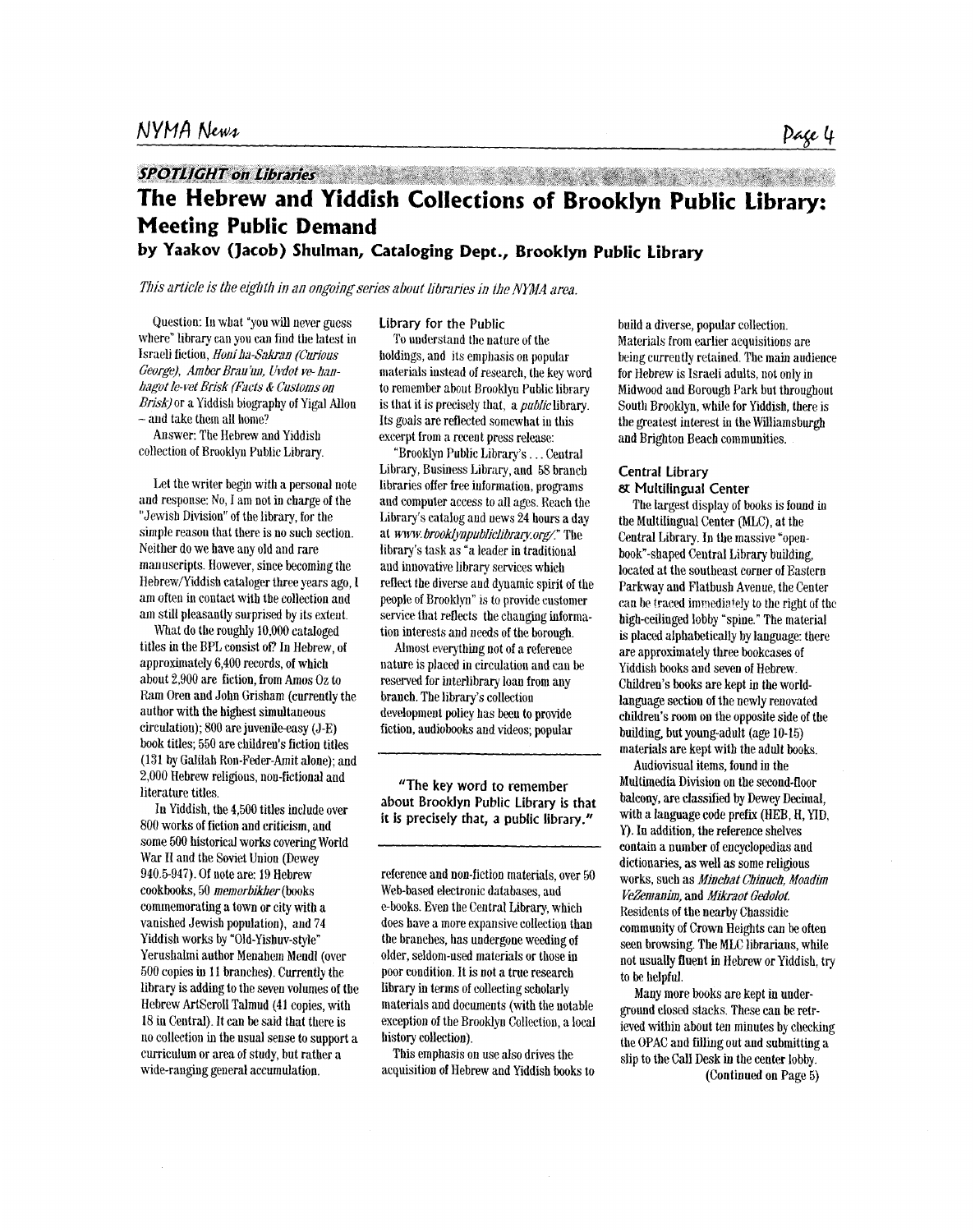# NYMA News

#### (Center for Jewish History, cont'd)

out. While each organization has its own stack space and classification system, the **Iteading Rooin** is used by **all** scholars doing research. This **Iris meant** developing **mutual** policies for Reading Room use - one registration slip, one call slip, and photocopy request for all the groups. In additiou to a 3,000-volume **opeu** stack reference collection, the **Reading Room has h-house**  cross-training to familiarize staff with all the services. The Center's Genealogy Institute, directed by Rachel Fisher, trains new **researchers,** leaving the Reading Room to more experienced **researchers** arid professional scholars.

Dr. Lois Kronholm, a strategic planning expert, was hired to facilitate (tie process. The **first** effort was forriiing a **join1** Public Service Committee. It soon became apparent that additional focus groups were **needed,** such as the **Automation,** Collection Development, and Finding Aid Standardizing Committees. Spielman concluded by mentioning the near-term goals: to develop an OPAC program to suit all the partners and one standard for archival practices to **be** adopted by all involved.

Lyn Slome, Archivist of the American Jewish Historical Society, spoke **uext. Slonie,** who works **in** the **Reading Room,** addressed the practical aspects of running a **shard** Reading **Room.** The partners have had to grapple with issues ranging from public access to periodicals to noise control. Slome reported the constant evolution **h how** to **haudle various** issues.

Rachel **Keegau,** Associate Archivist of **the** American **Jewish**  Historical Society, serves on the Development Collection Committee. To implement the advantages of joining together, the partners have had to work out how to facilitate sharing their resources. Coopera**tion** will allow theni to purchase expensive resources they couldn't afford alone. For her report on the partners' holdings Ms. Keegan created a grid showing what was duplicated in the various collections. She concluded by explaining how the enhanced communication among the Center's organizations bas led each to examine its holdings in order to write joint collection development policies.

**Viieune** Roumani-Dew, **head** of the American Sephardi Federation, reported that the ASF is collecting and organizing materials with the **aim** of beeonling "the central resource for Sephardi education." The Sephardi Federation functions as a national umbrellagroup for 'everything Sephardi" and works on both a national and international level. In particular, Ms. Roumani-Denn is interested in multimedia materials. **She** ended with comments on maintaining archival materials, which is a relatively new **hipetus** among the Sephardini.

#### **Joint Efforts**

Reeenlly the National Historical Publications and Records Commission (NHRPC) has awarded the Center for Jewish History a \$2 million grant for an integrated collection management and access system. The next speaker, Renate Evers, of the Leo Baeck Institute, spoke about **fhtdiug** aids for this project. Using EAD (Encoded Archival Description), developed from SGML (Standard Generalized Markup Language) and XML (Extensible Markup Language)), the Center **will** create a stmdard for the **findhg** aids used by the four manuscript and archival repositories at the Center.

Supported by the Library of Congress' MARC Standards Office and the Society of American Archivists, this is part of a nationwide effort to standardize repository and manuscript collection finding aids, traditionally resistant to such efforts. The EAD will be integrated withiu the Center's cataloging and management systems for the partners' archival, library, and museum holdings. Evers ended by mentioning that the Finding Aids Committee hopes to launch a preliminary version of the **systeni** within three **years.** 

The **next** speaker, Aviva **Astrinsliy** of YWO, explained **how** the Center's Joint Automation Conunittee is **workhg** to implenient the automation portion of the NHRPC grant. Au Information Architecture Consultant has been hired to coordinate the efforts of one museum, three archives, and four libraries, a daunting task at hest. The Center expects to have an automation **systeui** up and running within two years.

longer coucenlratiugou Eastern Europe **aloue,** the collection development has been reoriented toward the "new Diaspora" of Yiddish speakers. And, in order to fulfill YIVO's 1925 mission b&&~uent which also provided for daily life, **YIVO** is now **collection**  such items as *Purimspiels* (Purim festivities) and *farbrengenen* (Chassidic gatherings) in Brooklyn. Astriusky said that **klV0** is 'reclaimiig the present for the sake of the future." **htriusky** also spoke about the new directions **YIVO** is taking. **No** 

#### **Preservation**

Closing the presentation was Stanley **Bergman,** bead of Operations of the Preservation and Technical Services Department of YIVO. **hk.** Bergmau spoke **aborct** the monuniental tasks both completed and ahead for YIVO and the Center's partners. The **couflict** between the need to preserve material and the necessity to provide access has resulted in some creative solutions.

**WO** niu work **with Hanasd,** which has developed a method **to**  digitize and preserve paper material, and the metadata to provide intellectual access. *AU* the institutions **will** be expcted to adhere to the same standards of use of materials, necessitating training the **staff who** niill in **turn train** the users. Microfilming has **been**  replaced by preservation quality duplication and scanning onto disk. Mr. Bergman concluded by explaining that all the partners are working very hard together on these issues.

The Conference ended with networking and refreshmeuts in the Great Hall. With a hearty **thanlis to** the hospitality of the Center, **"AWs** Fall Conference was a *great* success. **Aud** a special *pher kawb* **to** Diane Spielman and **Aviva Astrinsky** for **xrangiug** such an informative afternoon. $\dot{\varphi}$ 

#### **(Brooklyi** Public Library, **cont'd)**

The History-Travel-Religion Division **on** the **second** floor **has** a **bZrong and** diverse collcction in both **the** religions and historical Jewish experience, reflecting all its variants. There **are** especially a number of **books** about ethics, feminism, current practice, the Holocaust, and Israel, **as** well **as rabbinical** work and local history.

#### **Brief History**

performed by a "foreign specialist" of the Language/Literature Divisiou. The library increased Yiddish acquisitions *in* the 1960s. Can you ima&ine that **'30-40** years *ago,* the most widely circulated In the distant past, world-language collection development was (Continued on Page 6)